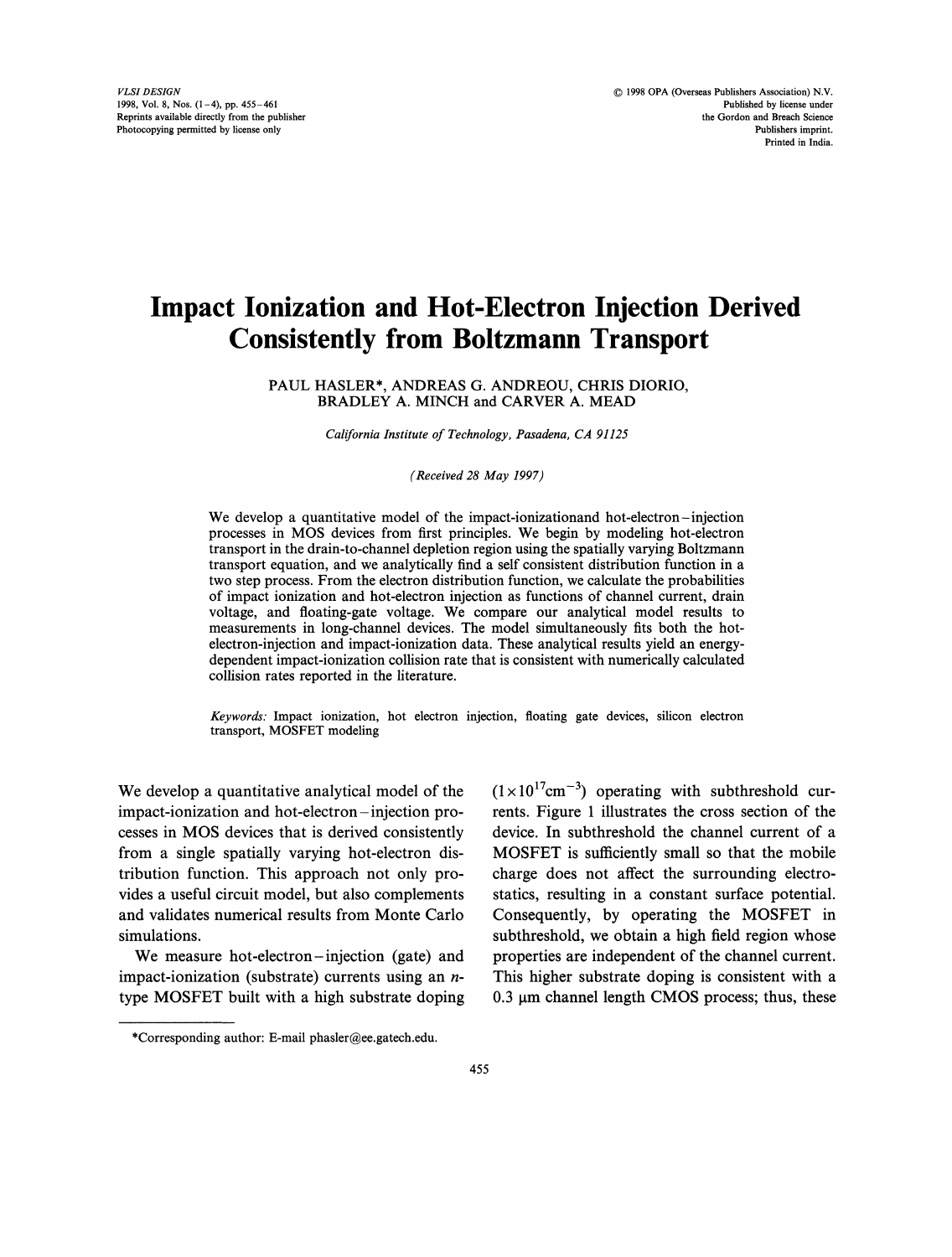

FIGURE 1 Cross section of the MOSFET device we used to measure the hot-electron effects. It uses a highly doped (1  $\times$  $10^{17}$ cm<sup>-3</sup>) substrate to achieve a high threshold voltage which allows hot-electron injection for bias current levels in subthreshold. The n well isolates the highly doped substrate region from the surrounding substrate, and allows measurement of substrate current. Holes resulting from impact ionization are measured at the  $p$  base contact. The hot-electron injection process is identical for the FET with or without the isolating  $n$  well. Inset: the electron is accelerated through the drain depletion (path 1), and when it gains energy greater than the  $Si-SiO<sub>2</sub>$ barrier, the electron is injected over the  $Si-SiO<sub>2</sub>$  barrier to the floating-gate (path 2).

effects are directly applicable to modern processes.

For an electron to reach the floating gate, it must have energy greater than the oxide barrier height and must be directed towards the  $SiO<sub>2</sub>$ when the electron reaches that energy. The high electric fields in the drain-to-channel depletion region accelerate channel electrons to high energies (path 1). The high substrate doping increases the threshold voltage ( $\approx$  6 V) and the drain-to-channel electric field, which generates high-energy electrons at subthreshold currents for positive gate-todrain voltages; therefore, an electron surmounting the  $Si-SiO<sub>2</sub>$  barrier will be transported to the gate by the resulting oxide field (path 2).

As an electron gains energy due to the electric field in the z direction, the electron is confined by the electric field and the silicon-silicon-dioxide interface in the  $y$  direction. The resulting electron distribution in y and  $k_y$  is nearly independent of the electron distribution in the other coordinates; therefore, some electrons at  $y=0$  are directed

toward the  $SiO<sub>2</sub>$ , and these electrons will enter the  $SiO<sub>2</sub>$  if they have gained sufficient energy.

# 1. ELECTRON TRANSPORT IN THE DRAIN TO CHANNEL DEPLETION REGION

We begin by modeling hot-electron transport in the drain-to-channel depletion region using the spatially varying Boltzmann transport equation. We can simplify the general Boltzmann equation to a 1-D problem along the channel  $(z)$  axis [1]; Figure 2 shows the conduction band as a function of position through the MOSFET's channel region. Following a similar procedure to Baraff [2], we get

$$
\frac{\partial f}{\partial z} + q\mathcal{E}\frac{\partial f}{\partial E} + q\mathcal{E}\frac{1-\zeta^2}{\zeta E}\frac{\partial f}{\partial \zeta} = \frac{m^*(c)}{\zeta c}S(f), \qquad (1)
$$

 $\frac{\zeta_c}{\zeta_c} S(f)$ , (1)<br>function,  $\mathcal{E}(z)$  is<br>n the z direction,<br>age momentum where  $f(z, c\zeta)$  is the distribution function,  $\mathcal{E}(z)$  is the component of the electric field in the z direction,  $c$  is the magnitude of the average momentum vector,  $\zeta$  is the cosine of the angle of momentum vector and the z axis, and  $S(f)$  is the collision operator.  $E = c^2/m^*(c)$  is the electron energy, where  $m<sup>*</sup>(c)$  is the effective mass of the electron that depends upon the silicon band structure.

Starting from Conwell's optical-phonon collision operator [3], we derive the following approximate optical-phonon collision operator for  $E \gg$  $E_R$ [1]:

$$
S_{op}(f) \approx \left(\frac{c(E)}{m^*(E)}\right) \left(\frac{E_R^2}{2\lambda} \frac{\partial^2 f}{\partial E^2} + \frac{E_R}{\lambda} \frac{\partial f}{\partial E}\right), \qquad (2)
$$

where  $E_R$  is the energy of an optical phonon  $(E_R = 63 \,\text{meV}$  in Si). A similar expansion and simplification has been done for polar optical phonons [4]. The mean free length for phonon collisions  $(\lambda)$  is known to be approximately constant for high energies. We can remove the bandstructure effects in [1] by developing our collision models only in terms of a mean free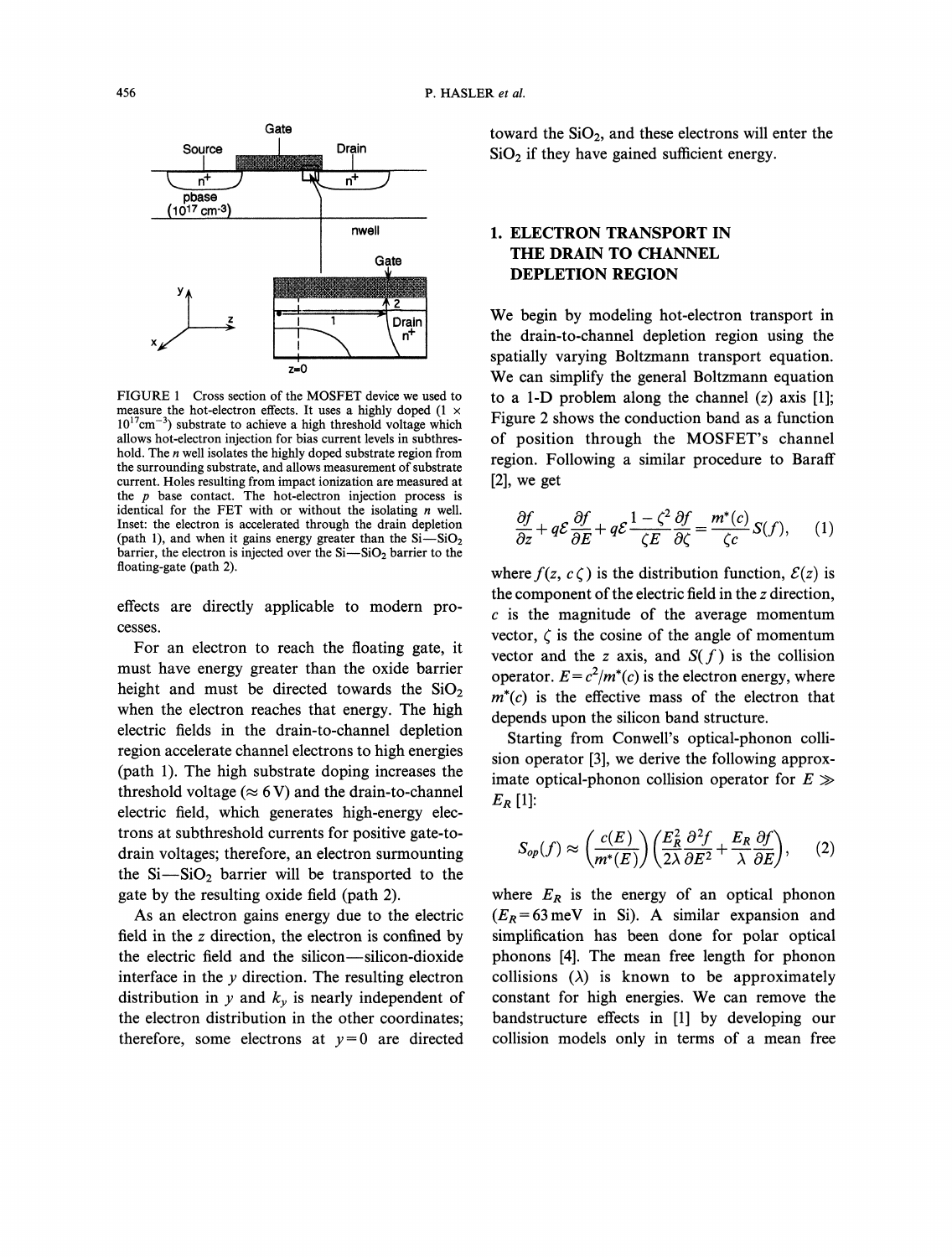

FIGURE <sup>2</sup> Band diagram illustrating hot-electron injection in <sup>a</sup> MOSFET biased in subthreshold. The appropriate variables in the Boltzmann transport equation and its variable transformations are shown on the graphs. (a) Band diagram along the surface of the Si-SiO<sub>2</sub> barrier. This region is the lowest local potential in either material; therefore the electrons are most likely to travel along this path. This region corresponds to path 1 in the inset in Figure 1. (b) Band Diagram of at the drain edge. This region corresponds to path 2 in the inset in Figure 1.

length and terms of  $c(E)/m^*(E)$ . Phonons have momentum, and the total momentum involved for a phonon absorption or emission must be conserved. To precisely model this effect, one would need to know the distribution function of momentum for the phonons in the drain-to-channel depletion region. Elsewhere we show that the scattering of the momentum distribution has a small effect on our zeroth order expressions  $[1]$ .

Most proposed impact-ionization collision operators can be formulated in general as

$$
S(f)_{\text{ion}} = -\frac{f}{\tau_{\text{ion}}(E)} = -\frac{c(E)}{m^*(E)} \frac{1}{L(E)} f \quad (3)
$$

where  $\tau_{\text{ion}}$  is the mean free time for an impact ionization collision, and  $L(E)$  is the mean free path, which is a function of the electron energy. We propose the following model for the energy dependence for the impact-ionization mean-free length

$$
L(E) = (0.181 \text{\AA}) \exp\left(\sqrt{\frac{119 \text{ eV}}{E - 0.95 \text{ eV}}}\right), \quad (4)
$$

which is based on our experimental measurements of the impact-ionization mean free length, and corresponds to previous numerical calculations [5-7]. Figure 3 shows our functional form with these three numerically calculated models. We have assumed a constant velocity of 8.1  $\times$  10<sup>6</sup> cm/s in converting from  $L(E)$  to impact-ionization scattering rate, since our measured data is directly related to  $L(E)$ . This functional form is a curve fit to experimental data of  $L(E)$  derived from our experimental measurements of hot-electron-injection and impact-ionization currents in Section III.

## 2. SOLUTION OF THE TRANSPORT EQUATION

We analytically solve the resulting Boltzmann transport equation,

$$
\frac{\partial f}{\partial z} + \left( q\mathcal{E} - \frac{E_R}{\lambda \zeta} \right) \frac{\partial f}{\partial E} + q\mathcal{E} \frac{1 - \zeta^2}{\zeta E} \frac{\partial f}{\partial \zeta} \n= \frac{E_R^2}{2\lambda \zeta} \frac{\partial^2 f}{\partial E^2} - \frac{f}{L(E)},
$$
\n(5)

<sup>&</sup>lt;sup>1</sup>Canceling out the effects of the bandstructure may limit the predictive power of this model. This insight by Karl Hess is appreciated.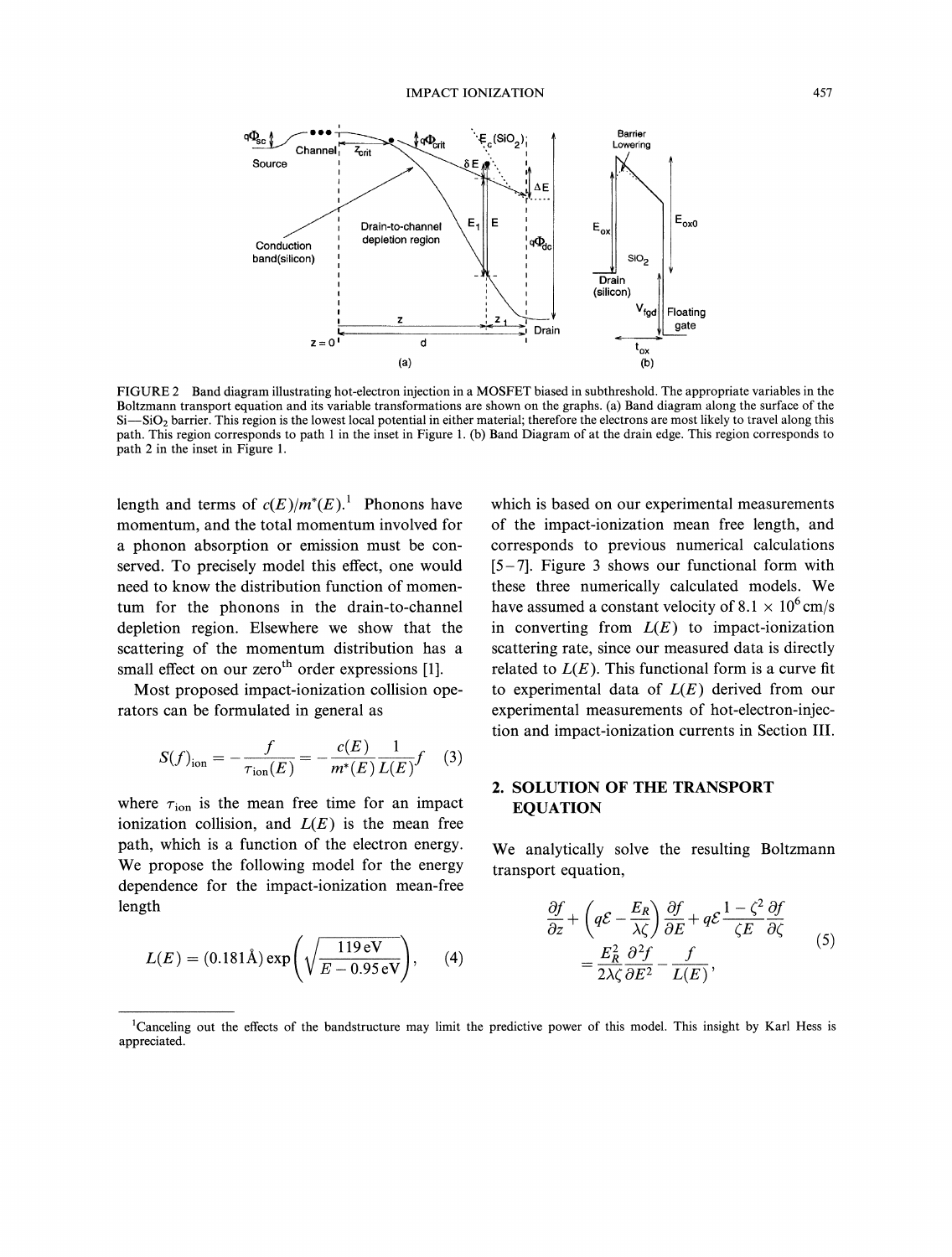

for a self-consistent distribution function using a two-step process. Elsewhere, we show that the transport along  $\zeta = 1$  for hot-electron injection and impact ionization closely approximates the exact solution [1] for clarity, we will only consider the  $\zeta = 1$  case here. In the first step, we solve for the average hot-electron trajectory in energy and direction as a function of position through the depletion region. The average hot-electron trajectory is the flow line for the hyperbolic P.D.E. operator, and is related to the numerical method that Budd presented previously [9]. In this model, the average electron starts gaining energy at the position  $(z<sub>crit</sub>$  in Fig. 2) where the phonon restoring force is equal to the energy increase due to the local electric field  $(\mathcal{E}(z))$ . This breakaway field-the minimum electric field at which the electron gains energy at the same rate as it loses energy to phonon collisions – is expressed as  $E_{R/q\lambda}$ , which for our parameters is 9.7 V/ $\mu$ m. The average energy,  $E_1(z)$ , that the electron gains after reaching  $z_{\text{crit}}$  is

$$
E_1(z) = qV(z) - qV(z_{\text{crit}}) - E_R \frac{z - z_{\text{crit}}}{\lambda}, \qquad (6)
$$

or the difference between the potential from  $z_{\text{crit}}$  to the position  $z$  in the drain-to-channel depletion region, and the number of phonon collisions in this region.We show the electron in Figure 2 taking a linear path because of the functional form of Eq. (6).

In the second step, we solve for the electron distribution function around this average electron trajectory. In this coordinate system, phonon collisions diffuse the electron distribution spatially, and impact-ionization collisions remove highenergy electrons. To simplify the analysis, we assume that the electron leaving at  $z_{\text{crit}}$  dominates the behavior of hot-electron injection and impactionization for a wide range of drain voltages; the limitations of this approximation are illustrated in Figure 4. Using a more complicated initial and boundary conditions,  $f(z, E)$  nearly follows an effective temperature solution for high electron energies, and  $f(z, E)$  is the convolution of several Gaussians at low energies. From this analysis, the solution for the distribution function,  $f(z, E)$ , is

$$
f(z, E) = \exp\left(-\frac{\lambda}{z - z_{\text{crit}}} \left(\frac{E - E_1(z)}{2E_R}\right)^2\right) a(z, E),\tag{7}
$$

where  $a(z, E)$  models the electrons lost to impact ionization, and is approximated by

$$
a(z, E) = \exp\bigg(-\frac{1}{(q\mathcal{E}(z)\lambda - E_R)} \int_{E=0}^{E} \frac{\lambda}{L(E)} dE\bigg). \tag{8}
$$

This solution shows that the assumption of a constant electron temperature is not valid at energies at which impact ionization and hotelectron injection occur.

### 3. COMPARING THEORY WITH EXPERIMENT

From the electron distribution function in (7), we can calculate the probabilities of impact ionization

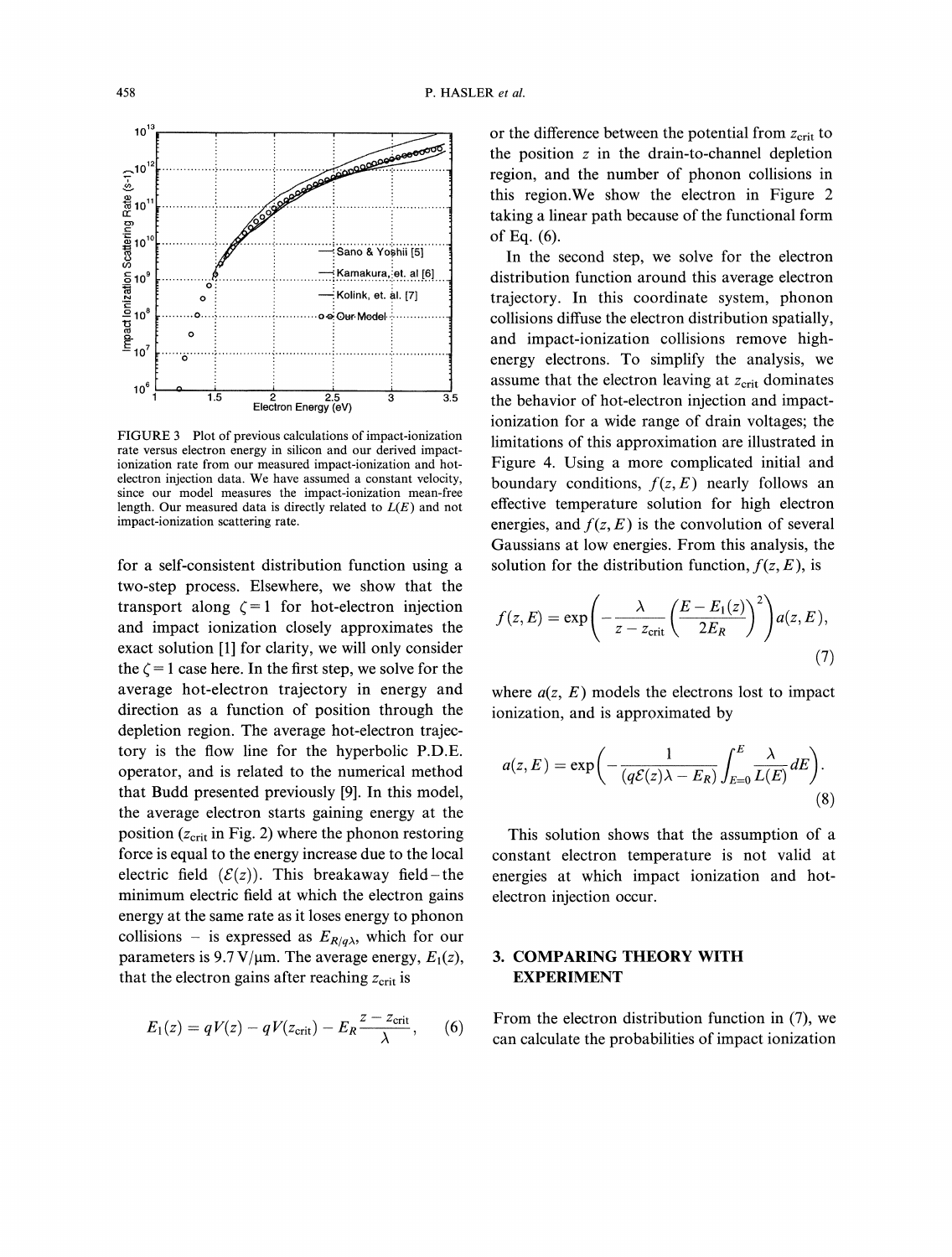

FIGURE 4 Picture of the distribution function for an electron in the drain-to-channel beyond  $z = z_{\text{crit}}$ . This figure compares our approximate model to the solution using the exact conditions around  $z_{\text{crit}}$ . For energies at or below the average electron energy, the distribution function shows the cumulative effect of electrons leaving the conduction band after  $z_{\text{crit}}$ . For large positive energies, the distribution function does not change as fast as the Gaussian, but rather at a slope due to an effective temperature.

and hot-electron injection as functions of channel current and drain-to-channel voltage  $(\Phi_{dc})$ . We use two free parameters,  $\lambda$  and  $E_{ox}$ , as well as our functional form for  $L(E)$ . The hot-electroninjection efficiency-the ratio of the injection current  $(I_{\text{inj}})$  and the source current  $(I_s)$ -is approximately given by

$$
\frac{I_{\text{inj}}}{I_s} = B_2 \exp\left(-\frac{\lambda}{d - z_{\text{crit}}} \left(\frac{E_{ox} - E_1(d)}{2E_R}\right)^2 - \frac{7.102}{\sqrt{E_1(d)}}\right),\tag{9}
$$

where  $\lambda$  is equal to 6.5 nm,  $E_{ox} \approx 2.8$  eV is the Si-SiO<sub>2</sub> barrier height at the drain,  $B_2=4.55 \times$  $10^{-3}$ ,  $d(\Phi_{dc})$  is the width of the drain-to-channel depletion region,  $\sqrt{E_1(d)} = \sqrt{\Phi_{dc}} - \sqrt{\Phi_{crit}}$ , and  $\Phi_{\text{crit}}$  is the potential drop from  $z = 0$  to  $z = z_{\text{crit}}$ . Our experimental data on the Early voltage versus  $\Phi_{dc}$ show that the channel doping profile is approximately a step junction for a fixed gate voltage [1]. Figure 5 shows measured data of hot-electroninjection efficiencies as a function of drain-tochannel voltage for two channel currents; the hotelectron-injection efficiency is independent of source current. Figure 5 shows (9) fitted to the

injection efficiency data. The curve fit shows close agreement to (9) except at large  $\Phi_{dc}$  ( > 5.0 V), due to average-electron energy being near the energy of the silicon-silicon-dioxide barrier, and at small  $\Phi_{\text{dc}}$ , probably due to the simplified modeling of the band-structure effects in the collision operators.

The impact-ionization efficiency-the ratio of the substrate current  $(I_{sub})$  and the source current  $(I_s)$ - is

$$
\frac{I_{\text{sub}}}{I_s} = \frac{\int_0^\infty (1 - a(d, E)) e^{-\frac{\lambda}{d - z_{\text{crit}}}\left(\frac{E - E_1(d)}{2E_R}\right)^2} dE}{\int_0^\infty e^{-\frac{\lambda}{d - z_{\text{crit}}}\left(\frac{E - E_1(d)}{2E_R}\right)^2} dE} \quad (10)
$$

We get an approximate solution by substituting (4), (8) and expanding the function in the exponent around the function's maximum value in E. We show the general solution elsewhere [1]; the solution for substrate doping of  $N_a = 10^{17} \text{cm}^{-3}$  is

$$
\alpha = \frac{I_{\text{sub}}}{I_s} = e^{-\sqrt{\frac{179.5\text{V}}{4_{\text{dc}}}}}\exp\left(\frac{\sqrt{28\,\text{V}}\left(1 - \frac{E_1(d)}{3.36\,\text{eV}}\right)^2}{\sqrt{\Phi_{\text{dc}}}-\sqrt{\Phi_{\text{crit}}}}\right)
$$
(11)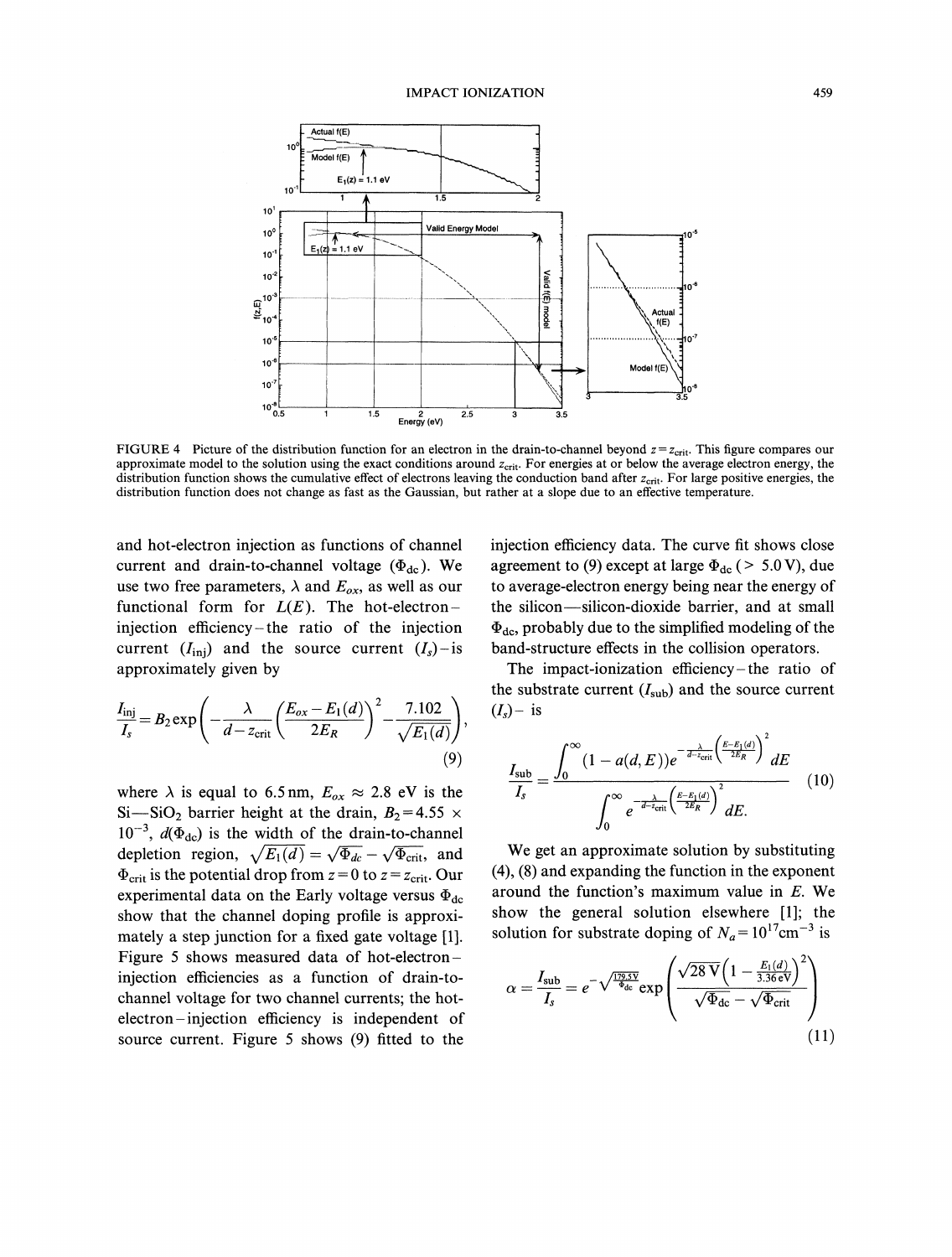

FIGURE <sup>5</sup> Measurements of hot-electron-injection efficiency verses drain-to-channel voltage for two values of source current. The drain-to-channel voltage is computed from the source current and the drain-to-source voltage. For each sweep, we used a constant gate voltage to chose a particular channel current; the actual oxide barrier height changes slightly due to image force lowering, because the floating-gate-to-drain voltage is not constant.

Figure 6 shows experimental measurements of  $\alpha$ versus drain-to-channel potential.The solid line is the curve fit of  $(11)$  to the experimental data; the fit closely agrees with the measured data. From measured values of  $\alpha$  versus  $\Phi_{dc}$ , our analytical model allows us to measure the energy-dependent



FIGURE <sup>6</sup> Measurements of impact-ionization efficiency vs. drain to channel voltage for two source currents (gate voltages). We plot a curve fit to the analytic model in  $(11)$ ; the model closely agrees with the experimental data.

impact-ionization collision rate from experimental data; (4) is a curve fit to these data.

#### Acknowledgements

We thank K. Hess for several helpful comments and suggestions, and L. Dupre for editing this manuscript.

#### References

- [1] Hasler, P., "Impact Ionization and Hot-Electron Injection in MOSFETs Derived Consistently from Boltzmann Transport", in Foundations of Learning in Analog, VLSI, Ph.D. Thesis, Computation and Neural Systems, California Institute of Technology, February 1997. Also at www.pcmp.caltech.edu/anaprose/paul.
- [2] Baraff, G. A. (1964). "Maximum Anisotropy Approximation for Calculating Electron Distributions; Application to High Field Transport in Semiconductors", Physical Review, 133, A26-A33.
- [3] Conwell, E. M. (1967). High Field Transport in Semiconductors, Academic Press, New York.
- [4] LeBurton, J. P. and Hess, K., "Energy-diffusion equation for an electron gas interacting with polar optical phonons", *Physical Review B*,  $26(10)$ ,  $5623 - 5633$ .
- [5] Sano, N. and Yoshii, A. (1994). "Impact ionization rate near thresholds in Si", Journal of Applied Physics, 75, 5102-5105.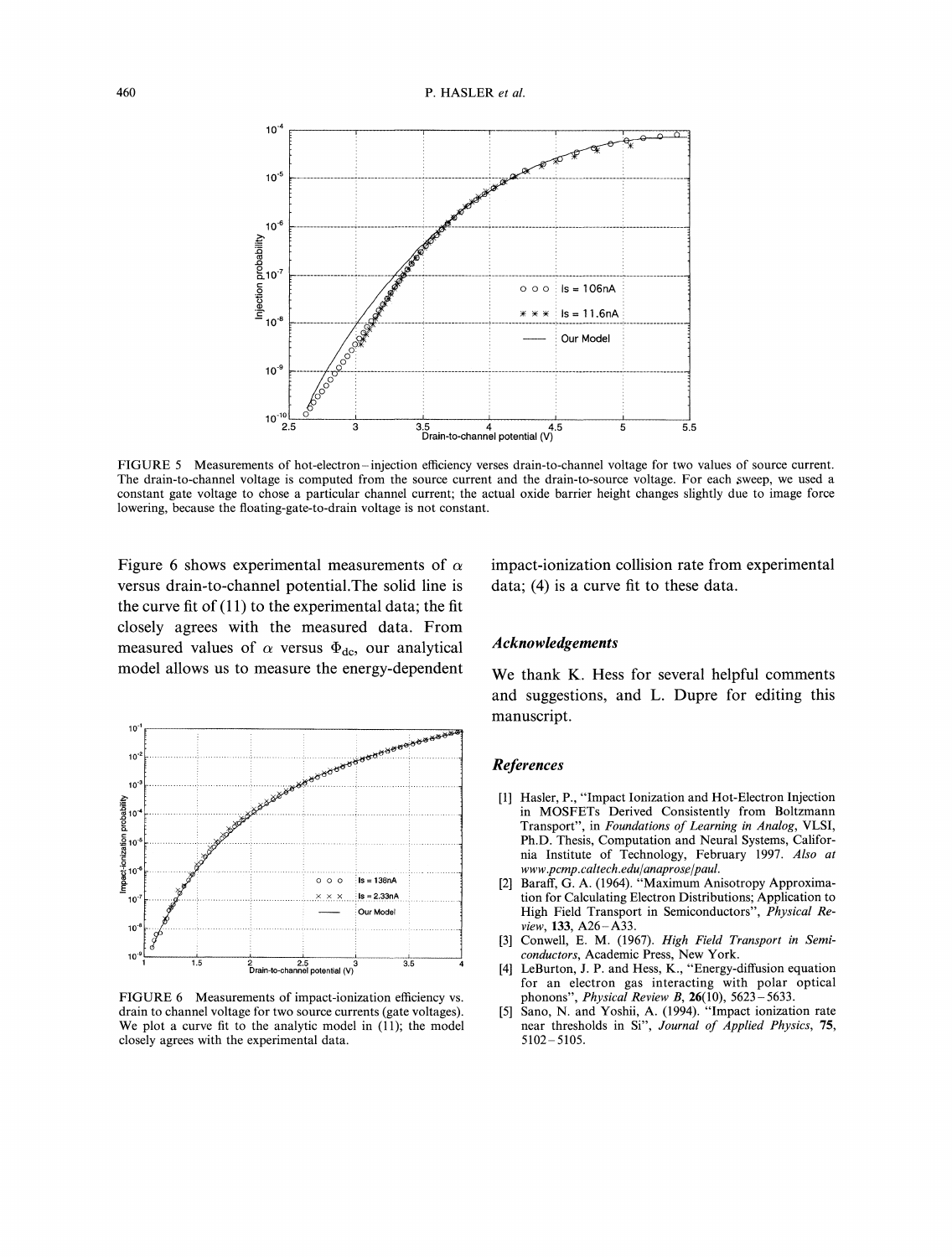- [6] Kamakara, Y., Mizuno, H., Yamaji, M., Morifuji, M., Taniguchi, K., Hamaguchi, C., Kunikiyo, T. and Take naka, M. (1994). "Impact ionization model for full band Monte Carlo simulation", Journal of Applied Physics, 75, 3500 3506.
- [7] Kolnik, J., Wang, Y., Oguzman, I. H. and Brennan, K. F. (1994). "Theoretical investigation of wave-vector-dependent analytical and numerical formulationsof the interband impact-ionization transition rate for electrons in bulk silicon and GaAs", Journal of Applied Physics, 76, 3542-3551.
- [8] Lee, C. H., Ravaioli, U., Hess, K., Mead, C. and Hasler, P. (1995). "Simulation of a long term memory device with a full bandstructure Monte Carlo Approach", IEEE Electron Device Letters, 16(8), 360-362.
- [9] Budd, H. (1967). "Path variable formulation of the hot carrier problem", Physical Review, 158(3), 798-804.

#### Authors' Biographies

Paul Hasler received his B.S.E. and M.S. degrees in electrical engineering from Arizona State University in August 1991, and a Ph.D. in computation and neural systems from the California Institute of Technology in 1997. He is currently an Assistant Professor in electrical engineering at Georgia Institute of Technology. His research interests include using floating-gate MOS transistors to build adaptive systems in silicon, investigating the solidstate physics of floating-gate devices, and modeling high-field carrier transport in Si and  $SiO<sub>2</sub>$ .

Andreas Andreou received his M.S.E. and Ph.D. degrees in electrical engineering and computer science from Johns Hopkins University in 1983 and 1986, respectively. From 1987 and 1989 he was a postdoctoral fellow and associate research scientist at Johns Hopkins University, where he became assistant professor in 1989, associate professor in 1993 and full professor in 1997. His research interests are in the areas of device physics, integrated circuits/systems and neural computation. During 1995-1996 he was a visiting associate professor of computation and neural systems at Caltech.

Chris Diorio received a B.A. in physics from Occidental Collegein 1983, an M.S. in electrical engineering from the California Institute of Technology in 1984, and a Ph.D. in electrical engineering from the California Institute of Technology in 1997. He is currently an Assistant Professor in computer science at the University of

Washington. His interests include analog integrated circuit design, ultra-high-speed digital circuit design, and semiconductor physics. His current research involves using floating-gate MOS transistors for silicon learning applications. He is currently employed as <sup>a</sup> Staff Engineer at TRW Inc. in Redondo Beach, CA and has worked as <sup>a</sup> Senior Staff Scientist at American Systems Corporation in Chantilly, VA and as <sup>a</sup> Technical Consultant at The Analytic Sciences Corporation in Reston, VA.

Bradley A. Minch received a B.S. in electrical engineering with distinction from Cornell University in 1991, and a Ph.D. in computation and neural systems from the California Institute of Technology in 1997. He is currently an Assistant Professor in electrical engineering at Cornell University. His research interests include current-mode circuits and signal processing, the use of floating-gate MOS transistors to build adaptive systems in silicon and silicon models of dendritic computation.

Carver A. Mead Gordon and Betty Moore Professor of Engineering and Applied Science, has taught at the California Institute of Technology for more than 30 years. He has contributed in the fields of solid-state electronics and the management of complexity in the design of very large scale integrated circuits and has been active in the development of innovative design methodologies for VLSI. He has written, with Lynn Conway, the standard text for VLSI design, Introduction to VLSI Systems. His recent work is concerned with modeling neuronal structures, such as the retina and the cochlea using analog VLSI systems. His newest book on this topic, Analog VLSI and Neural Systems, was published in 1989 by Addition-Wesley. Professor Mead is a member of the National Academy of Sciences, the National Academy of Engineering, the American Academy of Arts and Sciences, a foreign member of the Royal Swedish Academy of Engineering Sciences, a Fellow of the American Physical Society, a Fellow of the IEEE and a Life Fellow of the Franklin Institute. He is also the recipient of a number of awards, including the Centennial Medal of the IEEE.